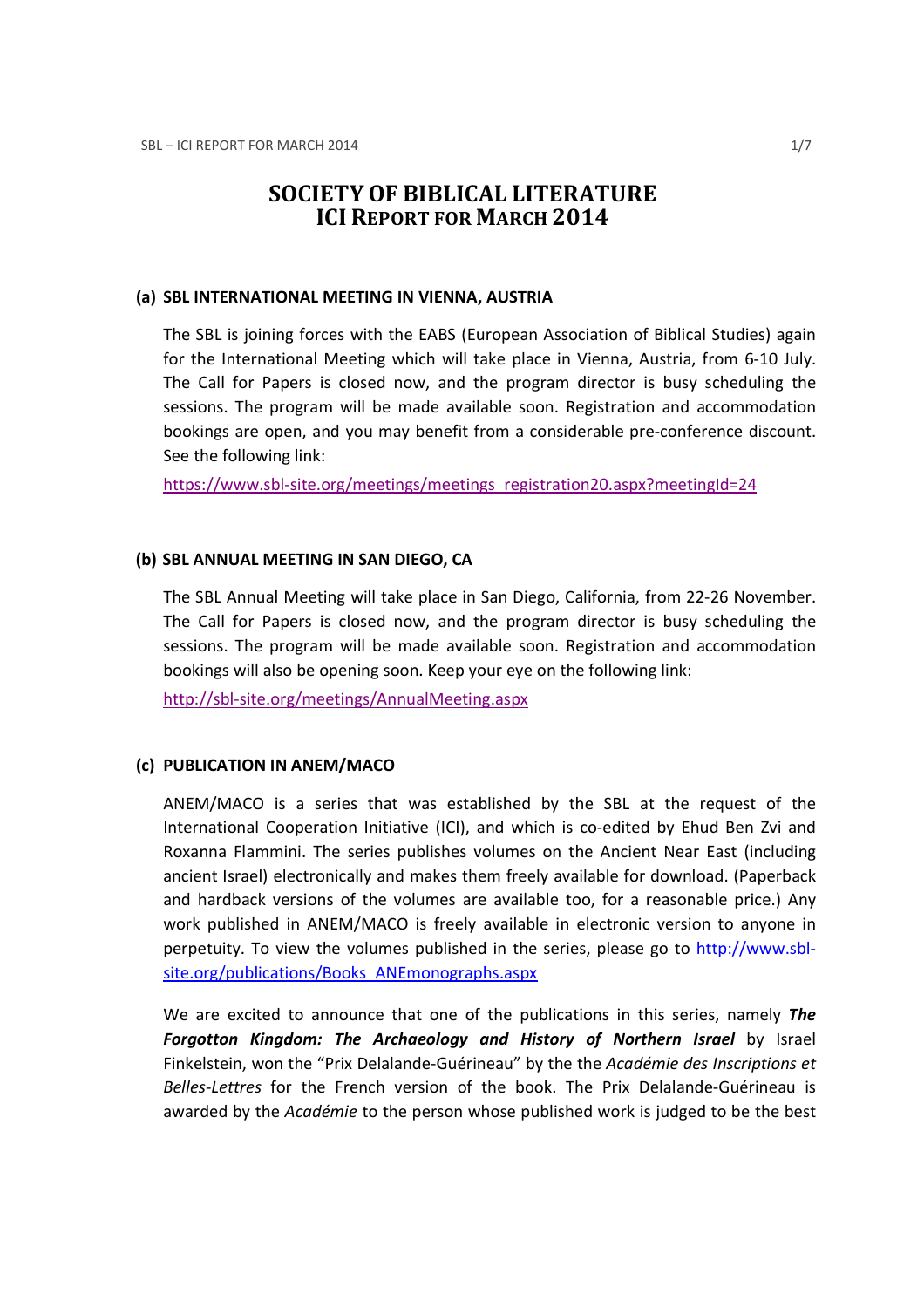in the field of Orientalism. The award has been given out every other year since the late 19th century. This prize is another confirmation of the high quality of scholarship which is made available freely to ICI and other countries. We congratulate the author, as well as the editors of ANEM/MACO, with this achievement.

To download the book for free, paste the following link into your browser: http://www.sbl-site.org/assets/pdfs/9781589839106dwld\_txt.pdf

The latest volume in ANEM/MACO is still hot of the press! See the further information below, as well as the link where it can be downloaded for free.

### Deuteronomy–Kings as Emerging Authoritative Books: A Conversation

### Diana V. Edelman

Why did the books of Deuteronomy, Joshua, Judges, Samuel, and Kings grow in authority during the Persian and Hellenistic periods and begin to be collected and read in sequence? In this collection of essays, each of the five books is addressed by two established scholars who explore themes and topics that made that book a candidate to be read and reread in the specified periods in which most scholars would agree the book was gaining authority. The focus is not on when each book was written or the historicity of the material contained in it but on the larger impact the book might have had on primary or secondary audiences as part of emerging Torah. The volume focuses uniquely on why readers and rereaders in the Persian and Hellenistic periods found these books to encapsulate emerging Jewish identity and how they used the past to address the present and the future. This book will appeal to those who want to understand more fully the socio-religious function of emerging Torah in the Persian and early Hellenistic periods.

To download the book for free, paste the following link into your browser: http://www.sbl-site.org/assets/pdfs/pubs/9781589837409openaccess.pdf

### (d) PUBLICATION IN IVBS

IVBS is a series that was established by the SBL at the request of the International Cooperation Initiative (ICI), and which is co-edited by Monica Melanchthon and Jione Havea. IVBS encourages in particular submissions from scholars in the present seven international regions for which it has editorial boards: Africa, Central and Eastern Europe, Latin America, Middle East-South Asia, Northeast Asia, Pacific, and Southeast Asia. Interregional collaborations are also welcome. IVBS publishes works in English and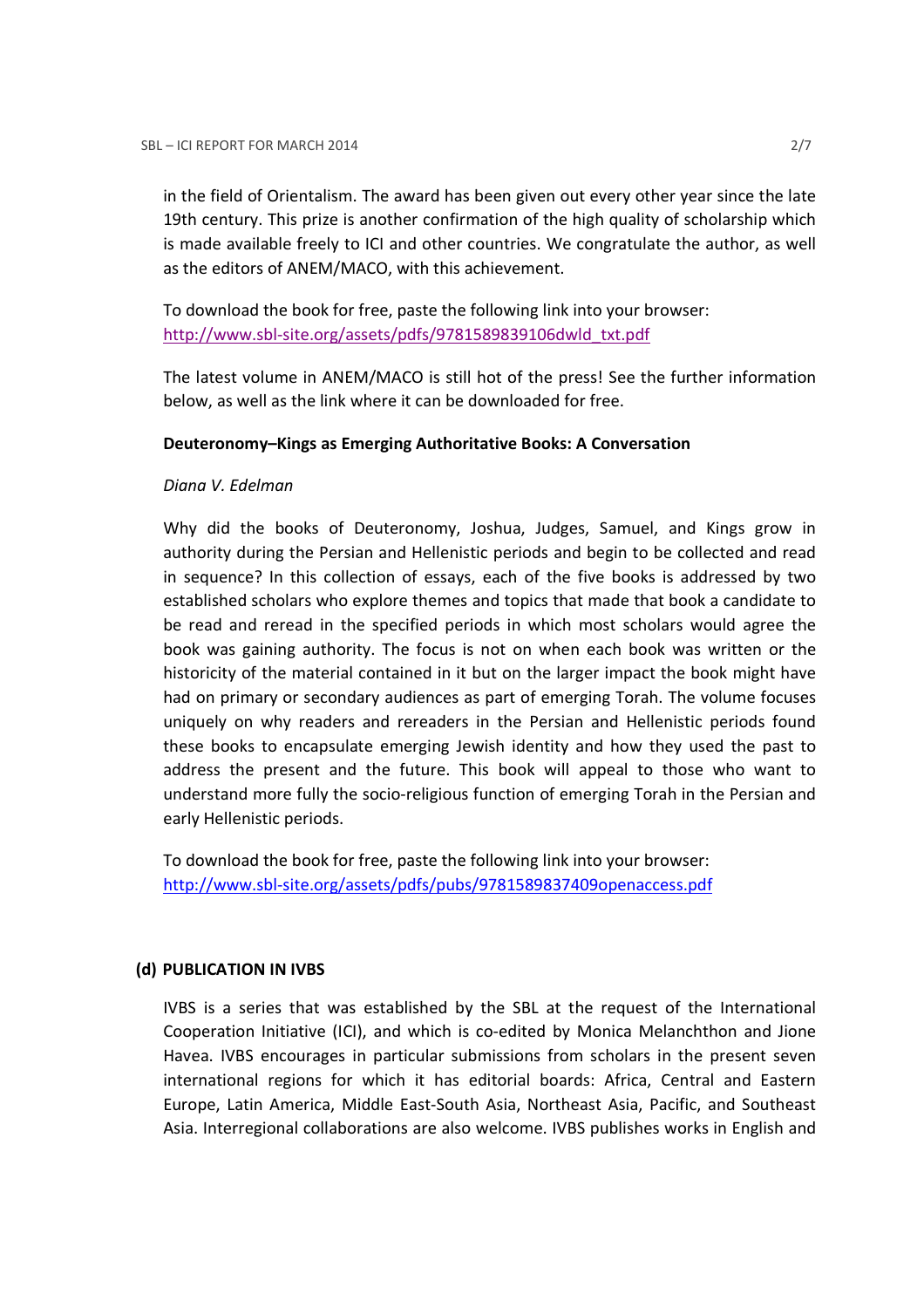in any other language for which its editors can find qualified peer reviewers. Any work published in IVBS is freely available to anyone in perpetuity. The series publishes work generally in the area of reception history and criticism. The scope is not limited to any particular biblical text or historical timeframe. The works will mainly be published in English and, wherever possible, also in primary languages of authors. For more information please go to http://ivbs.sbl-site.org/home.aspx. If you would consider publishing your work in this series, feel free to contact one of the two general editors, Monica Melanchthon or Jione Havea.

## (e) PUBLICATIONS: ONLINE BOOKS – NEW BOOKS ADDED

(For the full list, please go to http://www.sbl-site.org/publications/Books\_ICIbooks.aspx)

## The Galilean Economy in the Time of Jesus

Fiensy, David A. and Ralph K. Hawkins, eds. The Galilean Economy in the Time of Jesus. Early Christianity and Its Literature, No. 11. Atlanta: Society of Biblical Literature, 2013.

In order to provide an up-to-date report and analysis of the economic conditions of firstcentury C.E. Galilee, this collection surveys recent archaeological excavations (Sepphoris, Yodefat, Magdala, and Khirbet Qana) and reviews results from older excavations (Capernaum). It also offers both interpretation of the excavations for economic questions and lays out the parameters of the current debate on the standard of living of the ancient Galileans. The essays included, by archaeologists as well as biblical scholars, have been drawn from the perspective of archaeology or the social sciences. The volume thus represents a broad spectrum of views on this timely and often hotly debated issue.

### XIV Congress of the IOSCS, Helsinki, 2010

Peters, Melvin K. H., ed. XIV Congress of the IOSCS, Helsinki, 2010. Septuagint and Cognate Studies, No. 59. Atlanta: Society of Biblical Literature, 2013.

This volume represents the current state of Septuagint studies as reflected in papers presented at the triennial meeting of the International Organization for Septuagint and Cognate Studies (IOSCS). It is rich with contributions from distinguished senior scholars as well as from promising younger scholars whose research testifies to the bright future and diversity of the field. The volume is remarkable in terms of the number, scholarly interests, and geographical distribution of its contributors; it is by far the largest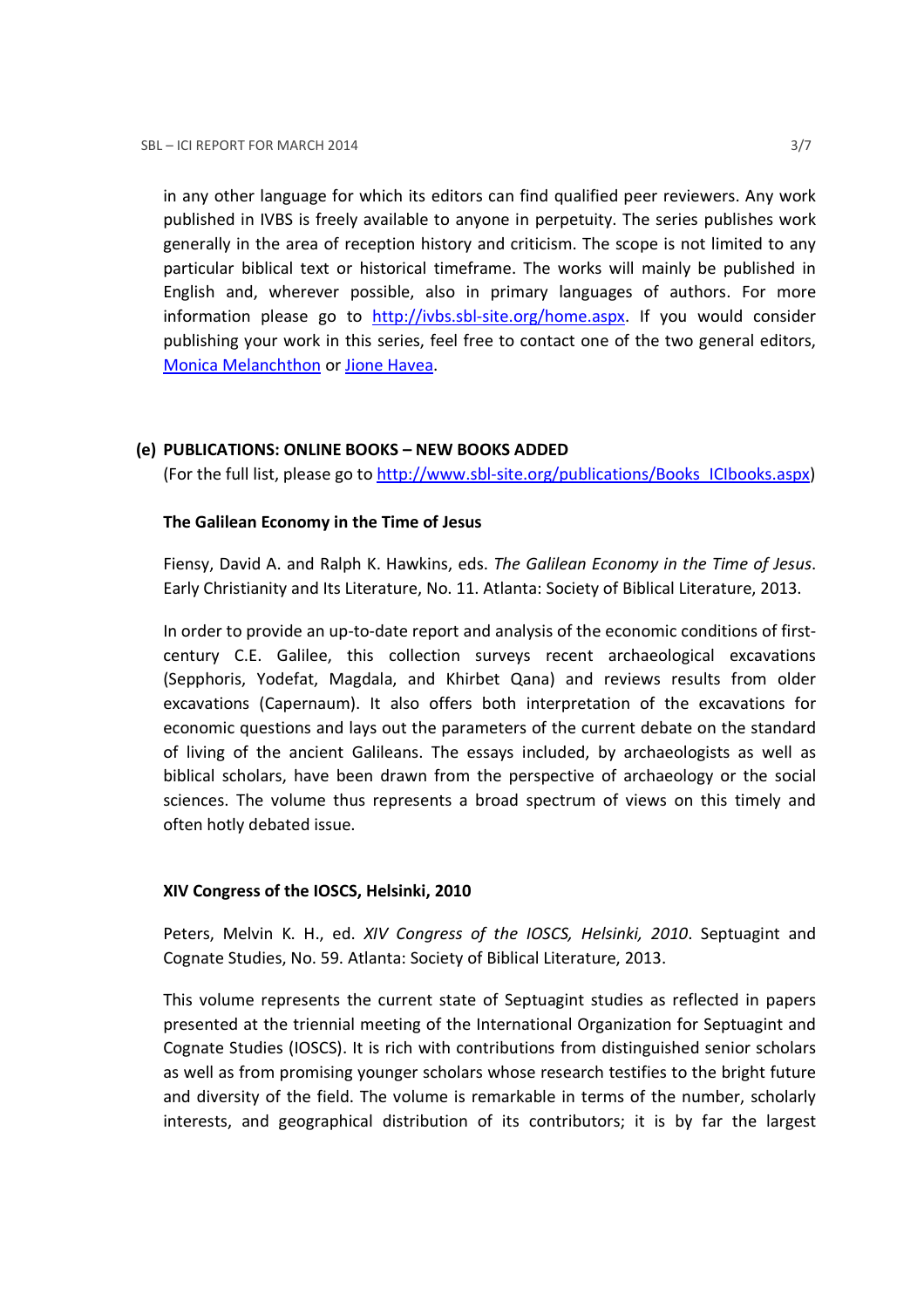congress volume to date. More than fifty papers represent viewpoints and scholarship from Belgium, Canada, Cameroon, Finland, France, Germany, Israel, Korea, The Netherlands, South Africa, Spain, the United Kingdom, and the United States.

#### Sedulius, The Paschal Song and Hymns

Springer, Carl P. E., trans. Sedulius, The Paschal Song and Hymns. Writings from the Greco-Roman World, No. 35. Atlanta: Society of Biblical Literature, 2013.

This is the first complete English translation of the poetic works of Sedulius, a Christian Latin poet of late antiquity whose biblical epic and hymns were enormously popular during the Middle Ages and the early modern period. The introduction places the poet and his works into his historical and literary contexts, followed by the Latin text of Sedulius's poetic works with English translation on facing pages. Notes on linguistic and historical matters are designed to help the reader with little or no Latin and only some familiarity with Sedulius's classical and biblical sources. Appendices supply texts and translations of incidental related materials, including Sedulius's dedicatory letters; biographical notices, subscriptions, and laudatory poems associated with Sedulius's works in the manuscript tradition; and representative excerpts from Sedulius's own prose paraphrase of the Paschale Carmen. The volume includes a bibliography and index.

#### Philodemus, On Property Management

Tsouna,Voula, trans. Philodemus, On Property Management. Writings from the Greco-Roman World, No. 33. Atlanta: Society of Biblical Literature, 2012.

Philodemus was an important Epicurean philosopher active in southern Italy in the first century B.C.E. His treatise On Property Management, whose surviving part is completely translated here into English for the first time, focuses primarily on the vices or virtues involved in the acquisition and preservation of property and wealth. The extant remains of the work contain the most extensive and thorough treatment of property management found in any Hellenistic author. Philodemus criticizes rival writings by Xenophon and Theophrastus on the subject of oikonomia, or property management, and defends his own Epicurean views on the topic. More systematic and philosophical than rival approaches, the treatise clarifies many moral issues pertaining to the possession and preservation of property and wealth and provides plausible answers to a cluster of moral questions.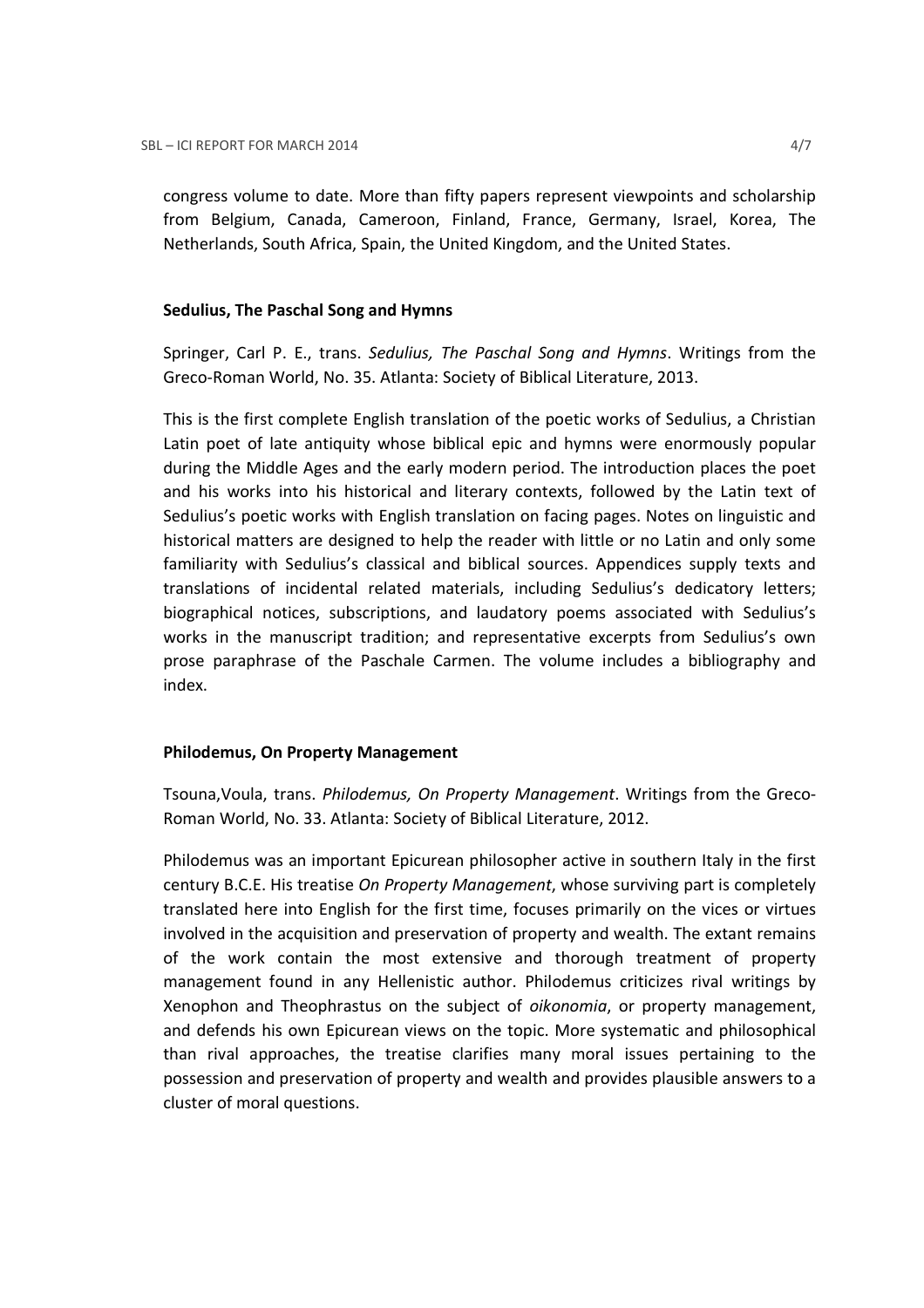## (f) EVENTS

The SBL maintains a significant list of events taking place anywhere in the globe. For the full list please go to http://www.sbl-site.org/meetings/events.aspx

A selection of events is listed below—mainly those taking place in ICI regions.

Please provide information on conferences in your region, including calls for papers, to Sharon Johnson at sharon.johnson@sbl-site.org.

### April 22-25, 2014

#### New Testament Society of South Africa Conference

The NTSSA conference will be held at the University of the Free State in Bloemfontein, South Africa. Those interested in attending must indicate by registering by the 14th April 2014. The theme of the conference is "John and Philo". For further information please contact the chair, Jeremy Punt or the secretary, Michael Sokupa.

#### May 25-29, 2014

#### The Pentateuch within Biblical Literature: Formation and Interaction

This international conference; held at the Israel Institute for Advanced Studies in Jerusalem; explores the fundamental research problem defined so clearly by Wellhausen over a century ago. The primary focus will be the formation of the Pentateuch and its dynamic interaction with both the prophetic corpus and the historiographic literature of the Hebrew Bible. Particular attention will be paid to crucial methodological issues such as the problem of narrative continuity in the ancient world, linguistic dating of biblical texts, the significance of archaeology and historical geography, and the relevance of Second Temple literature for understanding the formation of the Pentateuch. The conference, which features several interactive workshop sessions, is structured to encourage significant time for discussion among participants. The conference organizers are Jan Christian Gertz (Heidelberg University), Bernard M. Levinson (University of Minnesota), Dalit Rom-Shiloni (Tel Aviv University), and Konrad Schmid (University of Zurich).

More information: http://ias.huji.ac.il/pentateuch

#### May 31, 2014

#### Call for Papers Deadline: Biblical Exegesis between East and West

Review of Ecumenical Studies issue 3/2014 invites authors of various confessions to discuss the differences and similarities in the field of Biblical studies and to illustrate the extent to which they have mutually learned from one another. How can an Orthodox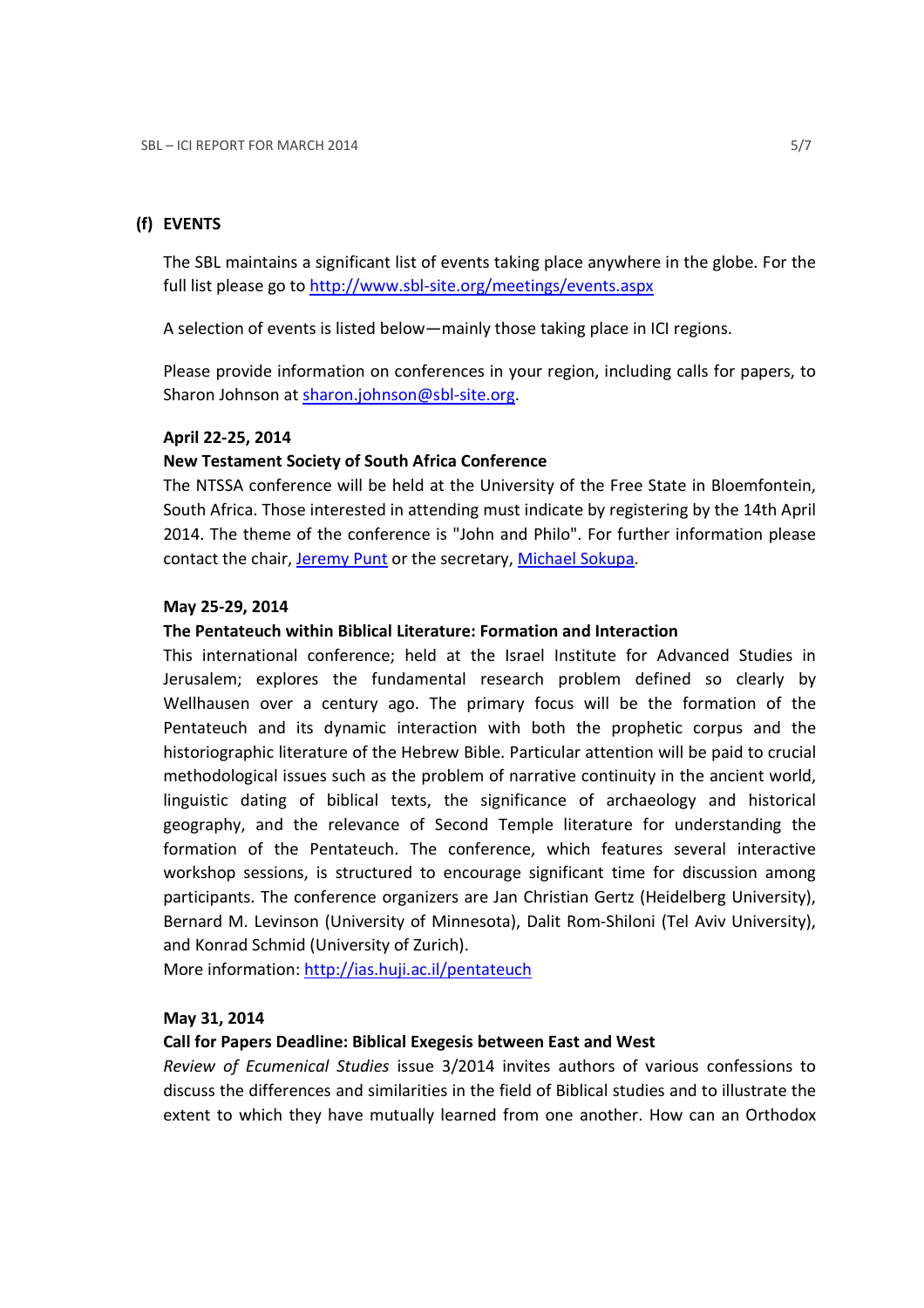Bible scholar employ the historical-critical method? What could a Protestant theologian learn from the Orthodox Biblical exegesis? Is there an Orthodox Biblical exegesis at all? What would be its characteristics and what is the opinion of the rather critical Bible scholars on this approach?

More information

## June 16, 2014

# MATS 2014, Call for Papers Deadline

The biennial conference of the Melanesian Association of Theological Schools will be held at the Christian Leaders' Training College, Mt. Hagen, Papua New Guinea, from 7- 11 July 2014. The conference theme, Gospel Responses to Vital Issues Facing the Melanesian World in the 21st Century: Biblical, Theological, Missiological, allows for a wide range of papers addressing church, government, and globalization issues, as well as social, cultural, and moral concerns in Melanesia. Persons who hold or are undertaking a postgraduate degree in a theology-related field are invited to present 30 minute papers that will be followed by 15 minutes of questions from the audience. Papers on the theme are preferred but others will be accepted. Send abstracts of 250 words by email (as Word attachments) to Dr. Doug Hanson at graduate\_studies@cltc.ac.pg and douglas.david.hanson@gmail.com or call (675) 73565595.

# June 22-25, 2014

# Meeting of Society of Asian Biblical Studies (SABS)

The next meeting of the SABS will be held from the 22nd to the 25th of June 2014 (arrival 22nd and departure 26th) in Chiang Mai, Thailand. The meeting is jointly hosted by the Church of Christ in Thailand and the McGilvary College of Divinity, Payap University. The theme of the conference is "Violence in the Human and Earth Community—Asian Biblical Response." For more information regarding this conference go to http://www.sabs-site.com/. Please write to the Secretary for any queries.

# July 1-4, 2014

# Meeting of the Society of Indonesian Biblical Scholars (ISBI)

The next meeting of the ISBI will be held from the 1-4 July 2014 in Manado, North Celebes. The meeting is jointly hosted by STAKN Manado dan STFK Pineleng. The theme of the conference is "Monotheism in Bible and Local Religions." For more information regarding this conference please write to ISBI's President Rev Agus Santoso or via ICI liaison Martin Harun.